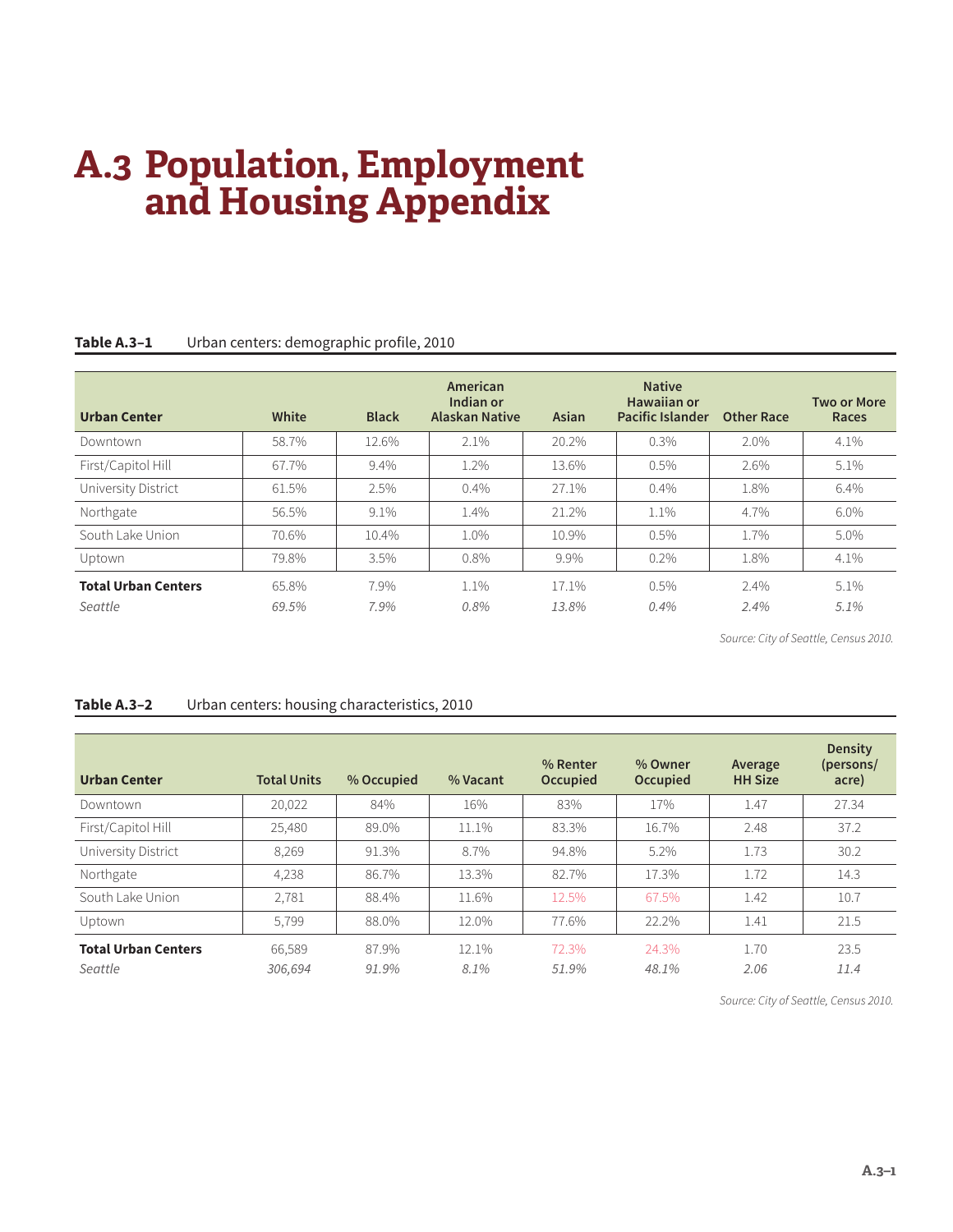2. ALTERNATIVES

#### 3. ANALYSIS 4. REFERENCES

**APPENDICES**

**A.3 Population, Employment, Housing**

| <b>Urban Center</b>                                                | Construction<br>& Resources | Education               | FIRE                    | Government              | Manufacturing          | <b>Retail</b>           | Services                  | Transp.<br>Wholesale<br>Trade, Tran<br>Utilities | <b>Total</b>              |
|--------------------------------------------------------------------|-----------------------------|-------------------------|-------------------------|-------------------------|------------------------|-------------------------|---------------------------|--------------------------------------------------|---------------------------|
| Downtown                                                           | 1,270                       | 91                      | 20,010                  | 23,390                  | 2,929                  | 7,396                   | 83,867                    | 4,722                                            | 143,675                   |
| First/Capitol Hill                                                 | 64                          | 1,067                   | 937                     | 6,389                   | 311                    | 1,838                   | 32,610                    | 216                                              | 43,432                    |
| University District                                                | 34                          | 25,626                  | 529                     | 129                     | 47                     | 2,829                   | 4,754                     | 219                                              | 34,167                    |
| Northgate                                                          | -                           | 27                      | 765                     | 82                      |                        | 2,201                   | 8,232                     | 82                                               | 11,387                    |
| South Lake Union                                                   | 1,619                       | $\overline{0}$          | 1,174                   | 343                     |                        | -                       | 16,203                    | 343                                              | 19,680                    |
| Uptown                                                             |                             | 34                      | 1,033                   | 1,295                   |                        |                         | 7,998                     | 1,295                                            | 11,652                    |
| <b>Total Urban Centers</b><br>Seattle Total<br>% of Seattle Sector | 3,186<br>16,485<br>19%      | 26,845<br>35,204<br>76% | 24,448<br>31,615<br>77% | 31,682<br>46,681<br>68% | 4,247<br>25,644<br>17% | 23,980<br>41,497<br>58% | 153,664<br>257,398<br>60% | 8,831<br>28,794<br>3%                            | 276,883<br>483,318<br>57% |

*Source: Washington State Employment Security Department, 2012.*

### **Table A.3–4** Hub urban villages: demographic profile, 2010

| <b>Hub Urban Village</b>                          | White          | <b>Black</b> | American<br>Indian or<br><b>Alaskan Native</b> | Asian          | <b>Native</b><br>Hawaiian or<br><b>Pacific Islander</b> | <b>Other Race</b>  | <b>Two or More</b><br>Races |
|---------------------------------------------------|----------------|--------------|------------------------------------------------|----------------|---------------------------------------------------------|--------------------|-----------------------------|
| Ballard                                           | 84.8%          | 2.2%         | 0.9%                                           | 5.7%           | 0.3%                                                    | 1.6%               | 4.4%                        |
| Bitter Lake                                       | 61.8%          | 12.2%        | 1.1%                                           | 14.7%          | 0.8%                                                    | 2.9%               | 6.5%                        |
| Fremont                                           | 82.0%          | 2.6%         | $0.6\%$                                        | 8.2%           | $0.2\%$                                                 | 1.5%               | 4.8%                        |
| Lake City                                         | 54.1%          | 11.8%        | 1.6%                                           | 19.6%          | 0.7%                                                    | 5.0%               | 7.2%                        |
| Mount Baker                                       | 27.9%          | 26.1%        | 1.2%                                           | 33.3%          | $0.3\%$                                                 | 4.7%               | 6.5%                        |
| West Seattle Junction                             | 79.0%          | 3.7%         | 1.0%                                           | 6.9%           | $0.7\%$                                                 | $3.0\%$            | 5.8%                        |
| <b>Avg. Hub Urban Villages</b><br>City of Seattle | 64.9%<br>69.5% | 9.8%<br>7.9% | 1.1%<br>0.8%                                   | 14.7%<br>13.8% | 0.5%<br>$0.4\%$                                         | $3.1\%$<br>$2.4\%$ | 5.9%<br>5.1%                |

*Source: City of Seattle, Census 2010.*

#### Table A.3-5 Hub urban villages: housing characteristics, 2010

| <b>Hub Urban Village</b>           | <b>Total Units</b> | % Occupied     | % Vacant      | % Renter<br><b>Occupied</b> | % Owner<br>Occupied | Average<br><b>HH Size</b> | <b>Density</b><br>(persons/<br>acre) |
|------------------------------------|--------------------|----------------|---------------|-----------------------------|---------------------|---------------------------|--------------------------------------|
| Ballard                            | 6,963              | 88.7%          | 11.3%         | 71.1%                       | 28.9%               | 1.68                      | 24.5                                 |
| Bitter Lake                        | 3.074              | 82.7%          | 17.3%         | 22.5%                       | 77.5%               | 1.77                      | 10.8                                 |
| Fremont                            | 2,558              | 92.6%          | 7.4%          | 71.2%                       | 28.8%               | 1.66                      | 18.6                                 |
| Lake City                          | 2,419              | 90.0%          | 10.0%         | 82.1%                       | 17.9%               | 1.83                      | 25.2                                 |
| Mount Baker                        | 2,201              | 93.2%          | 6.8%          | 35.0%                       | 65.0%               | 2.41                      | 10.6                                 |
| West Seattle Junction              | 2.544              | 91.4%          | 8.6%          | 67.6%                       | 32.4%               | 1.68                      | 17                                   |
| Avg. Hub Urban Villages<br>Seattle | 19.759<br>306.694  | 89.8%<br>91.9% | 10.2%<br>8.1% | 58.3%<br>51.9%              | 41.8%<br>48.1%      | 1.84<br>2.06              | 17.8<br>11.4                         |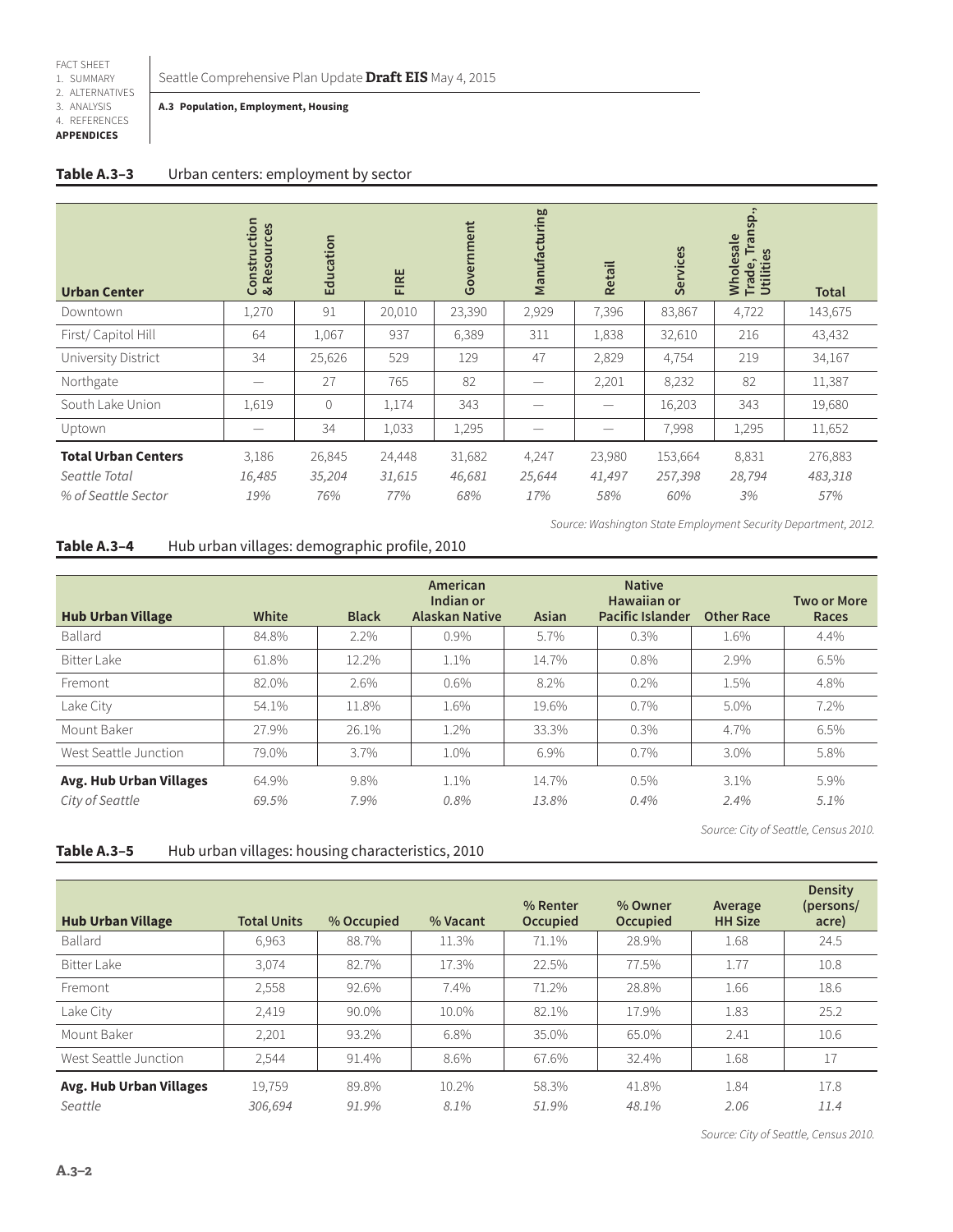## 1. SUMMARY

**A.3 Population, Employment, Housing**

FACT SHEET

| <b>Hub Urban Village</b>       | Construction<br>& Resources | Education    | FIRE   | Government | Manufacturing | <b>Retail</b> | Services | Transp.,<br>Wholesale<br>Trade, Tran<br>Utilities | <b>Total</b> |
|--------------------------------|-----------------------------|--------------|--------|------------|---------------|---------------|----------|---------------------------------------------------|--------------|
| Ballard                        | 223                         | 52           | 228    | 76         | 112           | 999           | 3,527    | 117                                               | 5,334        |
| <b>Bitter Lake</b>             | 582                         | 103          | 152    | 113        | 47            | 1,172         | 1,135    | 91                                                | 3,394        |
| Fremont                        | 249                         | 49           | 126    | 59         | 632           | 526           | 5,083    | 253                                               | 6,977        |
| Lake City                      | 52                          | $\mathbf 0$  | 121    | 174        | 28            | 172           | 1,117    | 30                                                | 1,692        |
| Mount Baker                    | 136                         | 49           | 162    | 70         | 770           | 653           | 2,295    | 164                                               | 4,298        |
| West Seattle Junction          | 15                          | $\mathbf{0}$ | 181    | 116        | 65            | 539           | 1,933    | 28                                                | 2,878        |
| <b>Avg. Hub Urban Villages</b> | 1,257                       | 254          | 970    | 608        | 1,653         | 4,060         | 15,089   | 683                                               | 245,73       |
| Seattle Total                  | 16,485                      | 35,204       | 31,615 | 46,681     | 25,644        | 41,497        | 257,398  | 28,794                                            | 483,318      |
| % of Seattle Sector            | 8%                          | 1%           | 3%     | 1%         | 6%            | 10%           | 6%       | 2%                                                | 5%           |

#### Table A.3-6 Hub urban villages: employment by sector

*Source: Washington State Employment Security Department, 2012.*

#### **Table A.3–7** Residential urban villages: demographic profile, 2010

| <b>Residential Urban Village</b> | White | <b>Black</b> | American<br>Indian or<br><b>Alaskan Native</b> | Asian | <b>Native</b><br><b>Hawaiian or</b><br><b>Pacific Islander</b> | <b>Other Race</b> | <b>Two or More</b><br><b>Races</b> |
|----------------------------------|-------|--------------|------------------------------------------------|-------|----------------------------------------------------------------|-------------------|------------------------------------|
| 23rd & Union-Jackson             | 44.3% | 27.6%        | 0.8%                                           | 15.1% | 0.4%                                                           | 4.9%              | 6.9%                               |
| Admiral                          | 82.5% | 3.7%         | 1.2%                                           | 5.8%  | 0.2%                                                           | 1.0%              | 5.7%                               |
| Aurora-Licton Springs            | 65.8% | 7.6%         | 0.9%                                           | 13.7% | 0.3%                                                           | 5.3%              | 6.4%                               |
| Columbia City                    | 32.3% | 30.7%        | 0.7%                                           | 25.5% | 0.3%                                                           | 4.6%              | 5.8%                               |
| Crown Hill                       | 78.6% | 3.9%         | 9.0%                                           | 5.1%  | 0.1%                                                           | 4.7%              | 6.6%                               |
| Eastlake                         | 82.1% | 2.5%         | 0.4%                                           | 9.0%  | 0.3%                                                           | 1.6%              | 4.1%                               |
| Green Lake                       | 81.3% | 1.8%         | 0.5%                                           | 10.1% | 0.1%                                                           | 1.2%              | 5.0%                               |
| Greenwood-Phinney Ridge          | 76.3% | 6.1%         | 0.9%                                           | 7.8%  | 0.2%                                                           | 3.8%              | 4.9%                               |
| Madison-Miller                   | 66.3% | 16.2%        | 0.4%                                           | 8.0%  | 0.2%                                                           | 3.1%              | 5.8%                               |
| Morgan Junction                  | 78.0% | $6.0\%$      | 0.9%                                           | 5.8%  | 0.2%                                                           | 2.3%              | 6.8%                               |
| North Beacon Hill                | 37.2% | 7.2%         | 1.5%                                           | 32.1% | 0.3%                                                           | 16.8%             | 4.9%                               |
| Othello                          | 12.5% | 38.4%        | 0.5%                                           | 40.3% | 1.3%                                                           | 2.1%              | 4.9%                               |
| Upper Queen Anne                 | 84.4% | 2.2%         | 0.5%                                           | 6.9%  | 0.1%                                                           | 0.9%              | 0.5%                               |
| Rainier Beach                    | 17.6% | 45.2%        | 1.5%                                           | 20.5% | 1.3%                                                           | 9.4%              | 4.6%                               |
| Roosevelt                        | 82.4% | 2.1%         | 0.4%                                           | 8.7%  | 0.1%                                                           | 1.5%              | 4.8%                               |
| South Park                       | 44.0% | 11.2%        | 1.8%                                           | 17.3% | 1.5%                                                           | 17.9%             | 6.4%                               |
| Wallingford                      | 82.9% | 2.8%         | 0.4%                                           | 7.8%  | 0.1%                                                           | 1.2%              | 4.7%                               |
| Westwood-Highland Park           | 47.7% | 11.8%        | 2.7%                                           | 16.8% | 0.7%                                                           | 13.2%             | 7.0%                               |
| <b>Avg. Res Urban Villages</b>   | 60.9% | 12.6%        | 1.4%                                           | 14.2% | 0.4%                                                           | 5.3%              | 5.3%                               |
| City of Seattle                  | 69.5% | 7.9%         | 0.8%                                           | 13.8% | 0.4%                                                           | 2.4%              | 5.1%                               |

<sup>2.</sup> ALTERNATIVES 3. ANALYSIS 4. REFERENCES **APPENDICES**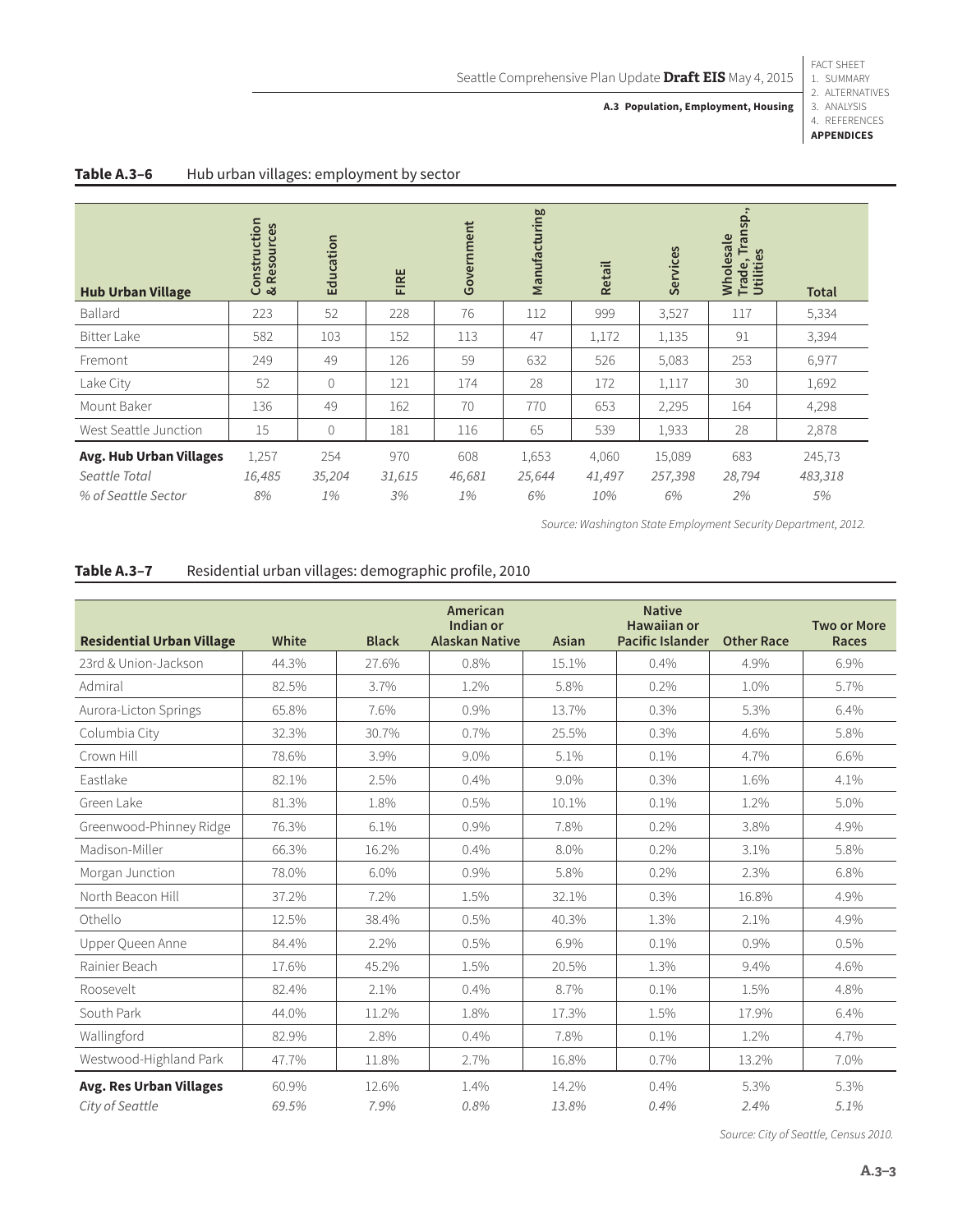#### Seattle Comprehensive Plan Update **Draft EIS** May 4, 2015

#### **A.3 Population, Employment, Housing**

| Table A.3-8 |  |  |  | Residential urban villages: demographic profile by gender and median age, 2010 |
|-------------|--|--|--|--------------------------------------------------------------------------------|
|-------------|--|--|--|--------------------------------------------------------------------------------|

| <b>Residential Urban Village</b>     | <b>Male Population</b> | <b>Male Median Age</b> | <b>Female Population</b> | <b>Female Median Age</b> |
|--------------------------------------|------------------------|------------------------|--------------------------|--------------------------|
| 23rd & Union-Jackson                 | 4,770                  | 33.7                   | 4,698                    | 35.1                     |
| Admiral                              | 689                    | 38.5                   | 839                      | 41.0                     |
| Aurora-Licton Springs                | 3,189                  | 31.0                   | 2,990                    | 30.6                     |
| Columbia City                        | 1,902                  | 36.4                   | 2,035                    | 37.7                     |
| Crown Hill                           | 1,195                  | 35.4                   | 1,264                    | 37.3                     |
| Eastlake                             | 2,647                  | 33.5                   | 2,437                    | 32.0                     |
| Green Lake                           | 1,341                  | 31.8                   | 1,563                    | 31.8                     |
| Greenwood-Phinney Ridge              | 1,410                  | 35.0                   | 1,517                    | 33.9                     |
| Madison-Miller                       | 2,026                  | 32.7                   | 2,040                    | 31.7                     |
| Morgan Junction                      | 969                    | 37.3                   | 1,077                    | 36.5                     |
| North Beacon Hill                    | 1,520                  | 36.1                   | 1,380                    | 33.9                     |
| Othello                              | 3,422                  | 31.1                   | 3,845                    | 32.6                     |
| Upper Queen Anne                     | 998                    | 36.3                   | 1,145                    | 33.9                     |
| Rainier Beach                        | 1,746                  | 31.3                   | 1,837                    | 32.1                     |
| Roosevelt                            | 1,199                  | 32.1                   | 1,185                    | 31.6                     |
| South Park                           | 1,876                  | 33.4                   | 1,572                    | 32.7                     |
| Wallingford                          | 2,626                  | 32.2                   | 2,724                    | 32.0                     |
| Westwood-Highland Park               | 2,251                  | 32.6                   | 2,355                    | 33.7                     |
| <b>Total/Avg. Res Urban Villages</b> | 35,776                 | 33.9                   | 36,503                   | 33.9                     |

*Source: City of Seattle, Census 2010.*

FACT SHEET 1. SUMMARY 2. ALTERNATIVES 3. ANALYSIS 4. REFERENCES **APPENDICES**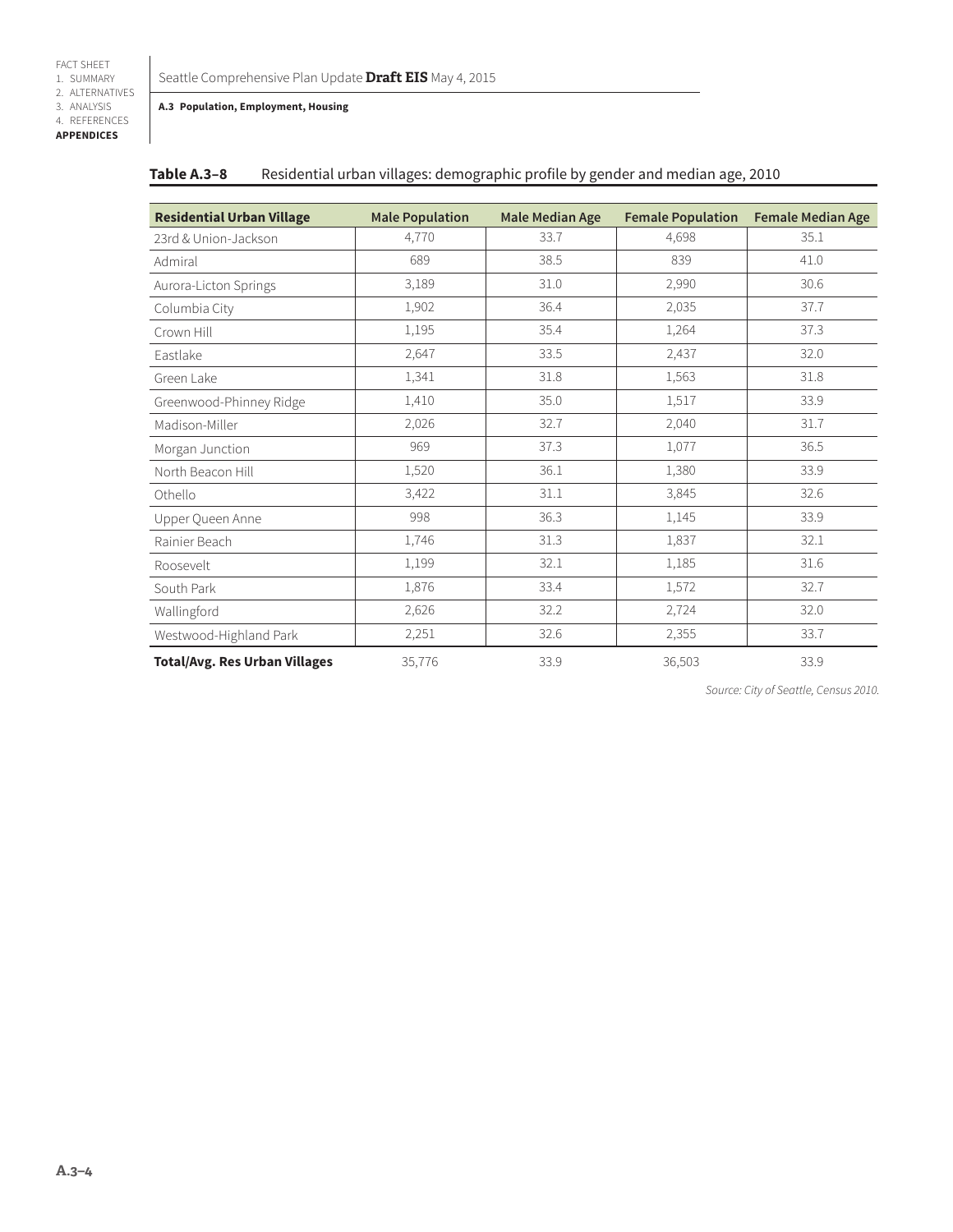FACT SHEET 1. SUMMARY 2. ALTERNATIVES

**A.3 Population, Employment, Housing**

3. ANALYSIS 4. REFERENCES **APPENDICES**

| <b>Residential Urban Village</b>     | <b>Total Units</b> | % Occupied | % Vacant | % Renter<br><b>Occupied</b> | % Owner<br>Occupied | Average<br><b>HH Size</b> | <b>Density</b><br>(persons/<br>acre) |
|--------------------------------------|--------------------|------------|----------|-----------------------------|---------------------|---------------------------|--------------------------------------|
| 23rd & Union-Jackson                 | 5,058              | 87.4%      | 12.6%    | 61.5%                       | 38.5%               | 2.09                      | 27.3                                 |
| Admiral                              | 1,054              | 91.3%      | 8.7%     | 73.1%                       | 26.9%               | 1.59                      | 22.4                                 |
| Aurora-Licton Springs                | 3,267              | 92.4%      | 7.6%     | 62.8%                       | 37.2%               | 2.04                      | 26.6                                 |
| Columbia City                        | 1,885              | 92.5%      | 7.5%     | 68.3%                       | 31.7%               | 2.25                      | 18.3                                 |
| Crown Hill                           | 1,193              | 95.6%      | 4.4%     | 45.0%                       | 55.0%               | 2.13                      | 20.0                                 |
| Eastlake                             | 3,543              | 88.0%      | 12.0%    | 71.8%                       | 28.2%               | 1.54                      | 47.8                                 |
| Green Lake                           | 2,008              | 91.8%      | 8.2%     | 80.4%                       | 19.6%               | 1.56                      | 50.6                                 |
| Greenwood-Phinney Ridge              | 1,729              | 94.5%      | 5.5%     | 62.3%                       | 37.7%               | 1.77                      | 46.3                                 |
| Madison-Miller                       | 2,414              | 93.9%      | 6.1%     | 72.9%                       | 27.1%               | 1.75                      | 42.9                                 |
| Morgan Junction                      | 1,267              | 92.2%      | 7.8%     | 61.2%                       | 38.8%               | 1.75                      | 27.4                                 |
| North Beacon Hill                    | 1,380              | 92.7%      | 7.3%     | 73.2%                       | 26.8%               | 2.23                      | 36.6                                 |
| Othello                              | 2,435              | 94.8%      | 5.2%     | 69.0%                       | 31.0%               | 3.05                      | 26.2                                 |
| Upper Queen Anne                     | 1,570              | 91.6%      | 8.4%     | 75.6%                       | 24.4%               | 1.49                      | 67.4                                 |
| Rainier Beach                        | 1,486              | 89.6%      | 10.4%    | 74.8%                       | 25.2%               | 2.61                      | 16.3                                 |
| Roosevelt                            | 1,198              | 94.0%      | 6.0%     | 58.2%                       | 41.8%               | 2.10                      | 24.6                                 |
| South Park                           | 1,282              | 89.2%      | 10.8%    | 49.9%                       | 50.1%               | 2.93                      | 18.8                                 |
| Wallingford                          | 2,940              | 94.6%      | 5.4%     | 66.4%                       | 33.6%               | 1.92                      | 34.0                                 |
| Westwood-Highland Park               | 2,123              | 91.6%      | 8.4%     | 59.1%                       | 40.9%               | 2.37                      | 23.7                                 |
| <b>Total/Avg. Res Urban Villages</b> | 37,832             | 92.1%      | 7.9%     | 65.9%                       | 34.1%               | 2.07                      | 27.6                                 |
| Seattle                              | 306,694            | 91.9%      | 8.1%     | 51.9%                       | 48.1%               | 2.06                      | 11.4                                 |

#### **Table A.3–9** Residential urban villages: housing characteristics, 2010